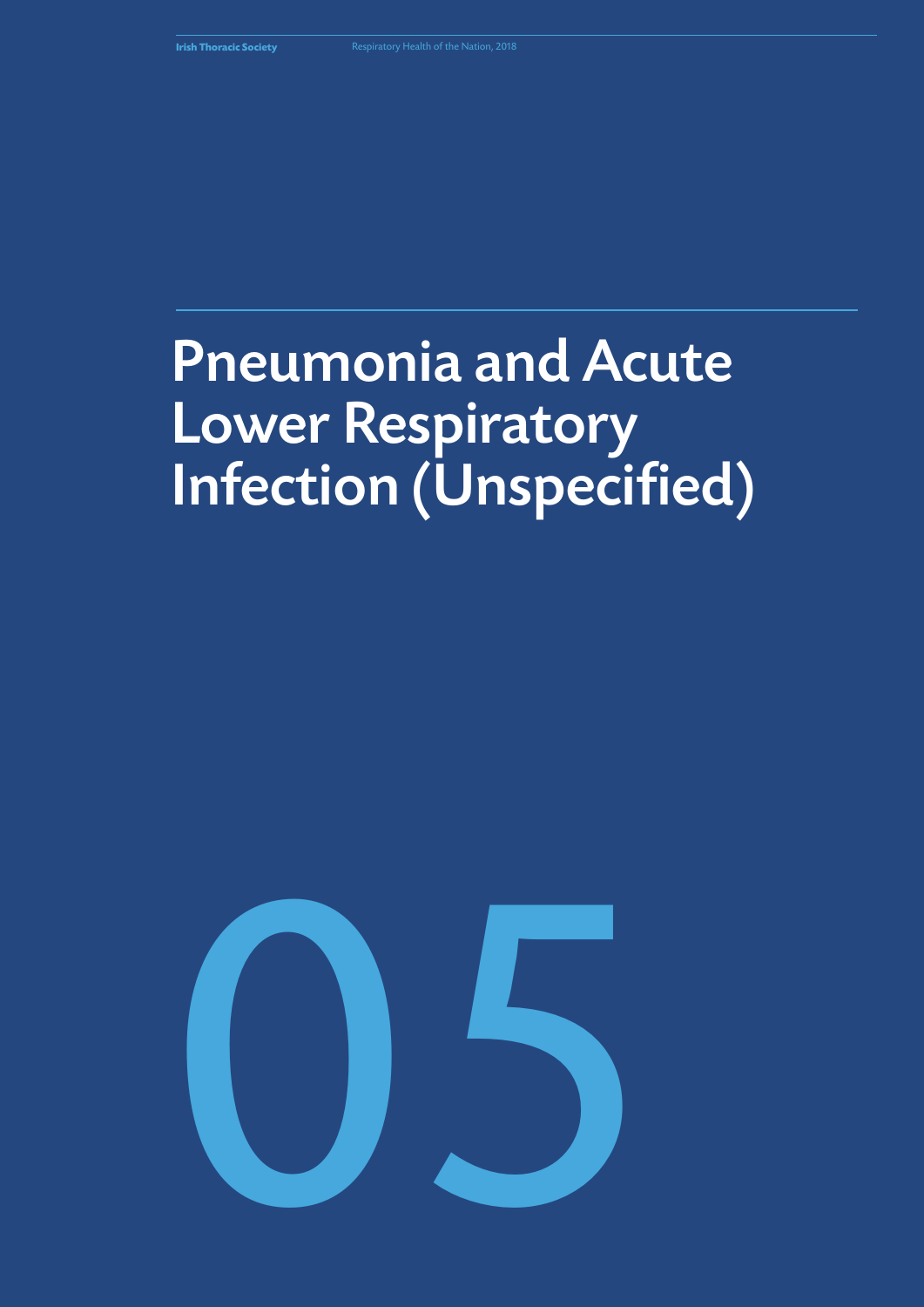## **Key Points**

- Pneumonia is the 5<sup>th</sup> most frequent cause of death in Ireland
- People with pneumonia and acute lower respiratory infection (unspecified) are largely treated in the community setting
- People with pneumonia and acute lower respiratory infection (unspecified) in 2016 accounted for 31.7% of respiratory inpatient hospitalisations and 40.3 % of respiratory inpatient bed days

## **Background**

Acute lower respiratory infections are a leading cause of morbidity and mortality in children and adults. Pneumonia is the 5<sup>th</sup> most frequent cause of death in Ireland *<sup>1</sup>* .

As acute lower respiratory infections are not uniformly defined, this can hamper an appreciation of their epidemiological importance*<sup>2</sup>* . In epidemiological data recording, acute lower respiratory infections can include acute bronchitis (ICD 10: J20), acute bronchiolitis (ICD 10: J21), acute lower respiratory infection (unspecified) (ICD 10: J22), influenza (ICD 10: J10, J11) and pneumonia (ICD 10: J12-18). This chapter, unless otherwise specified, will focus on pneumonia (ICD 10: J12-18) and acute lower respiratory infection (unspecified) (ICD 10: J22). Bronchiolitis is discussed in the Paediatric chapter and influenza in the Infectious disease chapter.

Pneumonia is a severe, acute, respiratory infection that affects the lungs*<sup>3</sup>* . Bacteria, viruses and occasionally fungi can cause pneumonia*<sup>2</sup>* . Respiratory infection due to Legionella (including Legionella pneumonia), is included in the Respiratory Infectious disease chapter. Acute bronchitis occurs in people without chronic lung disease.

# **Incidence**

Incidence data at a national level is not available. As these are acute events, incidence data rather than prevalence data is the data of interest.

## **Mortality**

Pneumonia (ICD 10: J12-18) is the 5th commonest cause of death in Ireland*<sup>1</sup>* . Over 1,000 people die each year in Ireland from pneumonia. It is the 3rd commonest cause of death from respiratory disease after lung cancer and COPD*<sup>1</sup>* .

The 5 year standardised mortality rate (SMR) for pneumonia (J12-18) is shown in the table below. The rate of decline over the past few years has slowed.

For years of potential life lost (YPLL) due to deaths from pneumonia (ICD 10: J12-18), see section on age below. In 2007, 191 deaths were recorded for acute lower respiratory infection (unspecified) (ICD 10: J22); in 2015, this number was 144*<sup>4</sup>* .

| <b>Year</b> | <b>Total</b> | /100,000 population | 5yrs        | <b>Standardised Mortality Rate</b> |
|-------------|--------------|---------------------|-------------|------------------------------------|
| 2007        | 1125         | 25.71               | 2003-07     | 92.77                              |
| 2008        | 1356         | 30.23               | 2004-08     | 81.52                              |
| 2009        | 1320         | 29.09               | 2005-09     | 74.54                              |
| 2010        | 1141         | 25.04               | 2006-10     | 65.06                              |
| 2011        | 1057         | 23.04               | 2007-11     | 54.88                              |
| 2012        | 1086         | 23.64               | 2008-12     | 52.65                              |
| 2013        | 983          | 21.30               | 2009-13     | 47.68                              |
| 2014        | 1003         | 21.59               | 2010-14     | 43.96                              |
| 2015        | 1165         | 24.85               | $2011 - 15$ | 43.45                              |
| $*$ 2016    | 1049         | 22.13               | 2012-16     | 41.87                              |

#### **Table 5.1. Deaths from Pneumonia (ICD 10: J12-18): 2007-2016**

*Source: Public Health Information System (PHIS) \*ICD 10 coding for deaths introduced in 2007. \*\* Provisional data for 2016*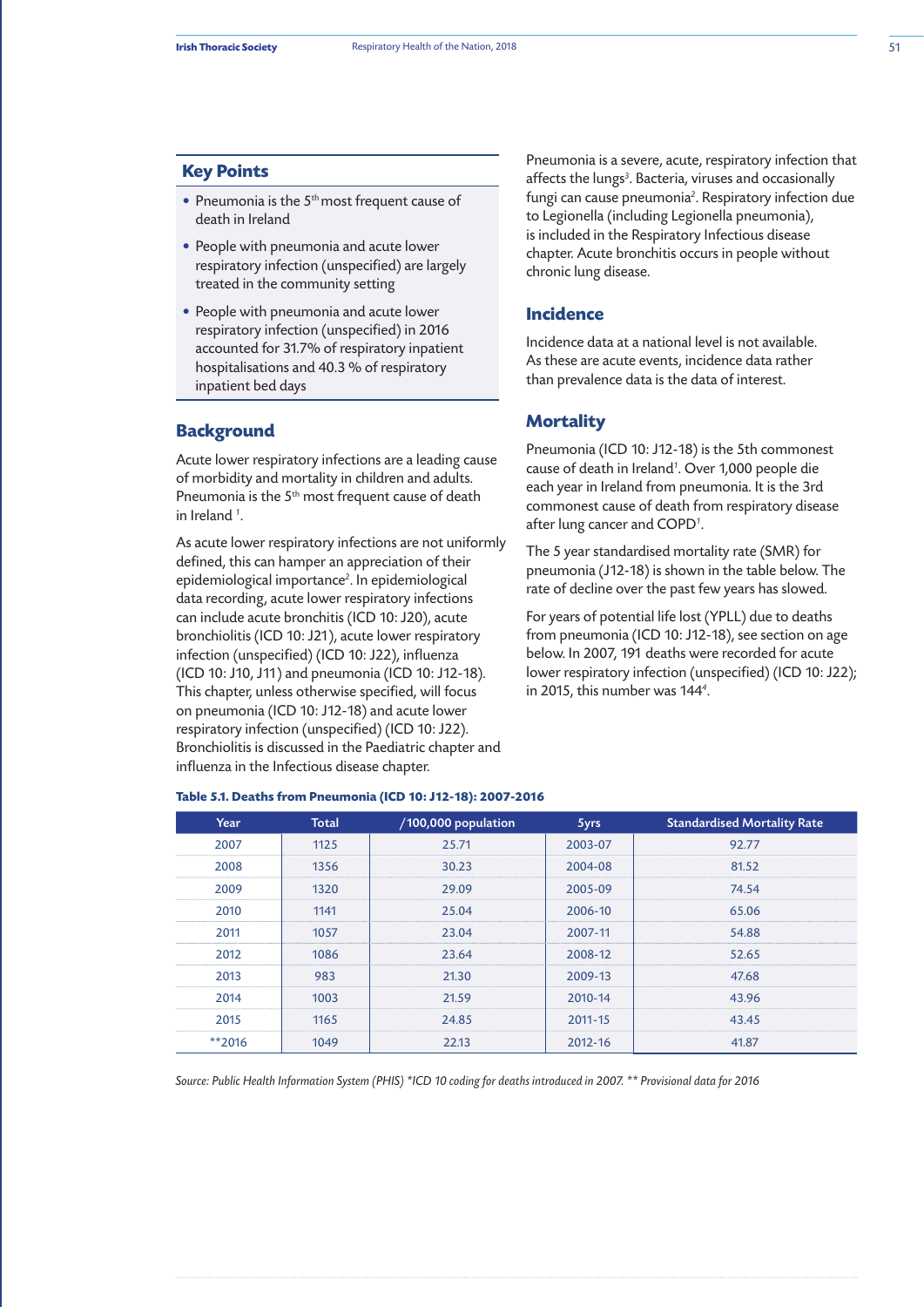

**Figure 5.1. Inpatient hospitalisations with a primary diagnosis of pneumonia or acute lower respiratory infection (Acute LRI) (unspecified), 2009-2016**

*Source: HIPE 2009-2016. All hospitals reporting data to HIPE* 

### **Impact on health services**

Data on pneumonia (ICD 10: J12-18) or acute lower respiratory infection (unspecified) (ICD 10: J22) is not available at a national level for people with full medical cards, those with GP only cards or those who are private patients. This is also true for those who attend GP out of hours services, those who attend Emergency Departments and those who attend hospital Outpatient Departments. Inpatient or day case data is only available from HIPE reporting publicly funded hospitals.

Both pneumonia (ICD 10: J12-18) and acute lower respiratory infection (unspecified) (ICD 10: J22) are largely treated in the community, hospitalisations are only the tip of the iceberg in terms of burden both on patients and on health services. The number of inpatient hospitalisations for acute bronchitis is relatively low. In 2016, there were 236 such inpatient hospitalisations using a total of 539 bed days.

In terms of publicly funded acute hospitals, figure 5.1 above, reflects the increasing burden on inpatient hospital services for both pneumonia (ICD 10: J12-18) and acute lower respiratory infection (unspecified) (ICD 10: J22) for the years 2009-2016.

For the years 2007-2016, the crude in-hospital mortality for pneumonia (ICD 10: J12-18) changed from 13.8 deaths per 100 admissions in 2007 to 11.1 deaths per 100 admissions in 2016 among the 32 included hospitals*<sup>5</sup>* . The standardised mortality rate (SMR) in 2016 (99.8% control limits), as opposed to crude mortality, ranged from 162 (39-170) to 28 (25-188)*<sup>5</sup>* .

In 2016, pneumonia (ICD 10: J12-J18) accounted for 13,048 inpatient hospitalisations (14.1% of respiratory inpatient hospitalisations) while acute lower respiratory infection (unspecified) (ICD 10: J22) accounted for 16,245 (17.6%) i.e. a combined total of 29,293, which is 31.7% of all inpatient respiratory hospitalisations and 4.5% of all inpatient hospitalisations. In terms of inpatient bed days, the two conditions accounted for 40.3% of respiratory inpatient bed days or 6.3% of all inpatient bed days.

In 2016, 97.7% (15,879) of the inpatient hospitalisations for acute lower respiratory infection (unspecified) (ICD 10: J22) were admitted as emergencies. The figure for those with pneumonia (ICD 10: J12-18) was 98.3% (12,821). When combined, they accounted for 6.9% of all emergency inpatient hospitalisations and 36.7% of respiratory emergency hospitalisations.

The Activity in Acute Public Hospitals in Ireland Report for 2016 listed three respiratory conditions among its top 10 Principal Diagnoses for inpatient hospitalisations*<sup>6</sup>* . Following spontaneous delivery, pain in throat and chest and delivery by caesarean section, in 4<sup>th</sup> place was acute lower respiratory infection (unspecified) and in 8th place, pneumonia organism unspecified (ICD 10: J18)*<sup>6</sup>* . Among the top Principal Diagnoses for emergency hospitalisations, after pain in throat and chest, in 2<sup>nd</sup> place was acute lower respiratory infection (unspecified) while In joint 4th place was pneumonia organism unspecified (ICD 10: J18)*<sup>6</sup>* .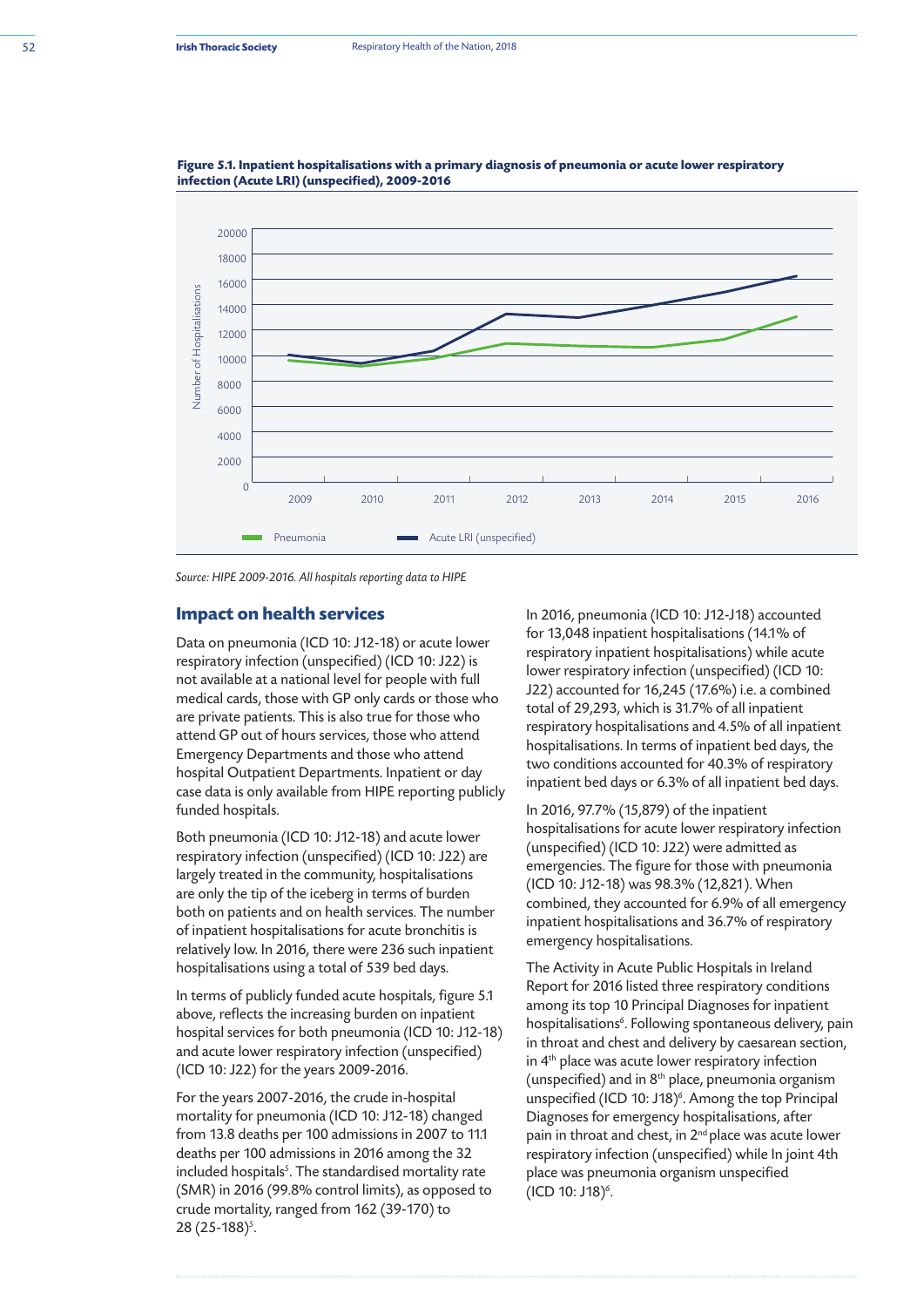| Year    | <b>Standardised</b><br><b>Mortality Rate:</b><br>all ages | <b>Total deaths</b> | Deaths aged<br>$<$ 70yrs (%) | YPLL up to 70 yrs | YPLL/100,000<br>population |
|---------|-----------------------------------------------------------|---------------------|------------------------------|-------------------|----------------------------|
| 2007    | 55.45                                                     | 1125                | $92(8.2\%)$                  | 1021              | 24.9                       |
| 2008    | 63.87                                                     | 1356                | 110 (8.1%)                   | 1421              | 34.0                       |
| 2009    | 59.75                                                     | 1320                | 108 (8.2%)                   | 1529              | 35.2                       |
| 2010    | 50.34                                                     | 1141                | $110(9.6\%)$                 | 1719              | 39.4                       |
| 2011    | 45.38                                                     | 1057                | 77 (7.3%)                    | 844               | 18.9                       |
| 2012    | 45.80                                                     | 1086                | 75 (6.9%)                    | 777               | 20.2                       |
| 2013    | 40.47                                                     | 983                 | $55(5.6\%)$                  | 861               | 20.5                       |
| 2014    | 39.39                                                     | 1003                | 79 (7.9%)                    | 905               | 22.2                       |
| 2015    | 44.32                                                     | 1165                | $81(6.9\%)$                  | 1287              | 29.3                       |
| $*2016$ | 38.40                                                     | 1049                | $95(9.1\%)$                  | 1237              | 28.7                       |

#### **Table 5.2. Deaths from Pneumonia (ICD 10: J12-18): Years of Potential Life lost (YPLL): 2007-2016**

*Source: Public Health Information System (PHIS) \* Provisional data for 2016*

## **Gender**

More women than men die from pneumonia (ICD 10: J12-18). In 2016, of those who died from pneumonia, 43.6% were male and 56.4% were female. When agestandardised, the rate is higher in men. That for males was 45.35 and for females was 34.17 in 2016. Over the 5 year period 2012-2016, the age-standardised rate for males was 49.99 while that for females was 37.41.

For deaths due to acute lower respiratory infection (unspecified), of the 144 who died in 2015, 62% (91) were females. In 2007, the figure was 56% (107)*<sup>4</sup>* .

# **Age**

The majority (>90%) of deaths from pneumonia (ICD 10: J12-18) occur in those aged 70 years and over (table 5.2).

Of 144 deaths from acute lower respiratory infection (unspecified) in 2015, 73% (105) were aged 85 years or over, 18.1% (26) were aged 75 -84 years and 4.9% (7) were aged 65-74 years *<sup>4</sup>* .

Of the inpatient hospitalisations for pneumonia in 2016, 1,508 (11.6%) were aged 0-15 years using 8.9% of respiratory inpatient bed days (1.9% of all inpatient bed days) in that age group, 3,455 (26.5%) were aged 16-64 years using 17.4% of respiratory inpatient bed days (1.8% of all inpatient bed days) in that age group and 8,085 (62.0%) were aged 65 years or over using 26.4% of respiratory inpatient bed days (5.0% of all inpatient bed days) in that age group.

Another way of looking at these figures for 2016 is, of those aged 0-15 years hospitalised with a respiratory illness, 6.4% (1,508) had pneumonia, the figure for those aged 16-64 years was 11.6%, while for those aged 65 years or over it was 20.7%.

Of inpatient hospitalisations for acute lower respiratory infection (unspecified) in 2016, 2,325 (14.3%) were aged 0-15 years using 10.5% of

respiratory inpatient bed days (6.1% of all inpatient bed days) in that age group, 4,910 (30.2%) were aged 16-64 years using 13.6% of respiratory inpatient bed days (1.4% of all inpatient bed days) in that age group and 9,010 (55.5%) were aged 65 years or over using 20.7% of respiratory inpatient bed days (4.4% of all inpatient bed days) in that age group.

As with pneumonia another way of looking at these figures is to say in 2016, of those aged 0-15 years, hospitalised with a respiratory illness, 10.2% (2,325) had acute lower respiratory infection (unspecified) (ICD 10: J22), the figure for those aged 16-64 years was 17.2% (4,910) while for those aged 65 years or over it was 23.2% (9,010).

## **Regional variation**

The 5 year standardised death rates for pneumonia by county of residence for the past number of 5 years periods show a wide variation in range with Longford usually at the top of the scale and Cavan at the bottom. For the period 2012-2016, the range was 25.09 (Cavan) to 98.38 (Longford). Data for acute lower respiratory infection (unspecified) on a regional basis is not available.

## **Socio-economic analysis**

National data is not available.

## **International Comparisons**

The incidence of Community-acquired pneumonia (CAP) in general practice in Europe is reported to range from 1.7–11.6 cases per 1,000 people per year in adults*<sup>2</sup>* . Although most patients are treated in the community, most available data are from hospitalised patients. Based on WHO (Europe) Morbidity data base (2011) and Eurostat (2012), the variation in age-standardised hospitalisation rates per 100,000 population for those aged ≥15 years between